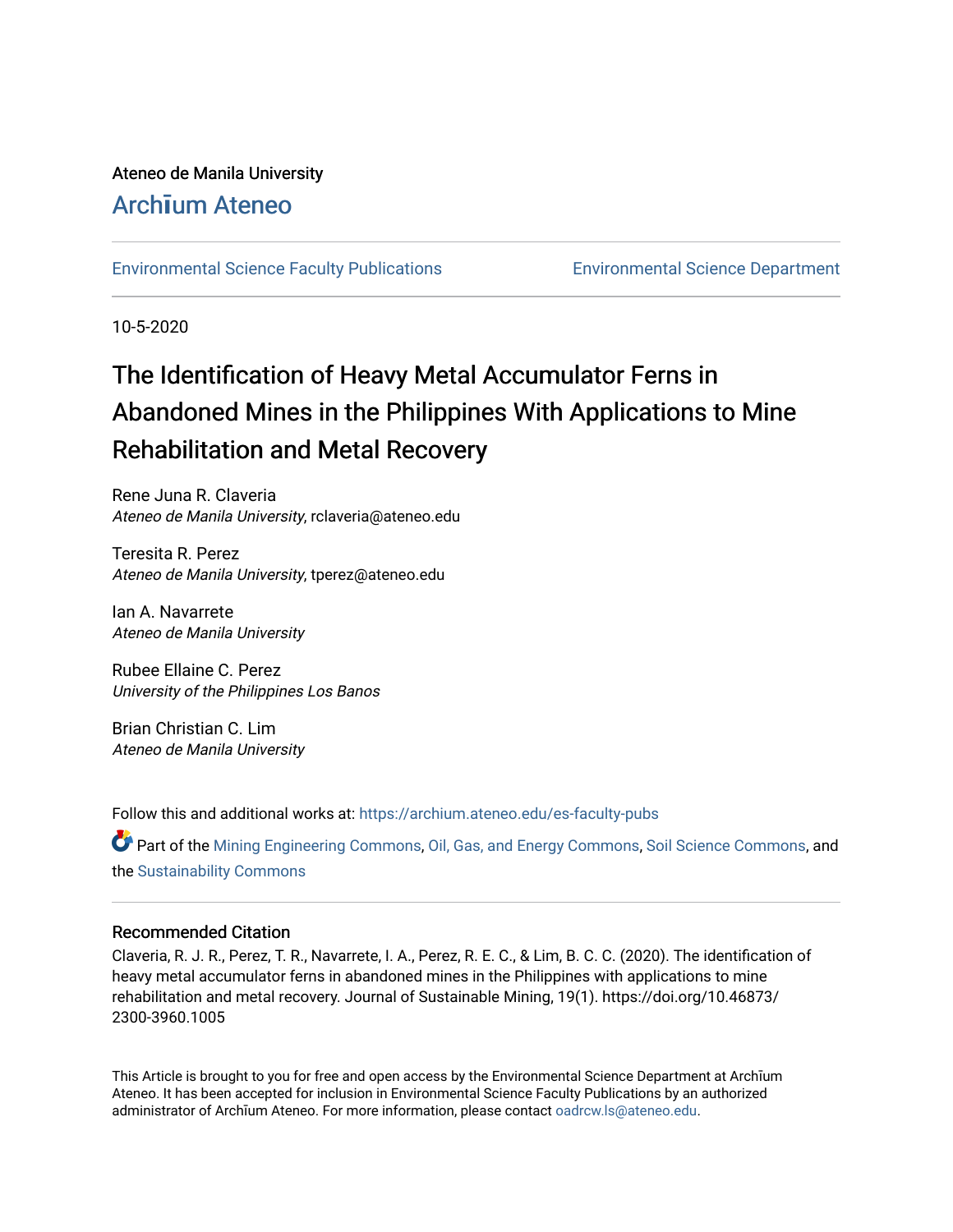

2020

The identification of heavy metal accumulator ferns in abandoned mines in the Philippines with applications to mine rehabilitation and metal recovery

Follow this and additional works at: [https://jsm.gig.eu/journal-of-sustainable-mining](https://jsm.gig.eu/journal-of-sustainable-mining?utm_source=jsm.gig.eu%2Fjournal-of-sustainable-mining%2Fvol19%2Fiss1%2F6&utm_medium=PDF&utm_campaign=PDFCoverPages)  Part of the [Explosives Engineering Commons,](http://network.bepress.com/hgg/discipline/1401?utm_source=jsm.gig.eu%2Fjournal-of-sustainable-mining%2Fvol19%2Fiss1%2F6&utm_medium=PDF&utm_campaign=PDFCoverPages) [Oil, Gas, and Energy Commons](http://network.bepress.com/hgg/discipline/171?utm_source=jsm.gig.eu%2Fjournal-of-sustainable-mining%2Fvol19%2Fiss1%2F6&utm_medium=PDF&utm_campaign=PDFCoverPages), and the [Sustainability](http://network.bepress.com/hgg/discipline/1031?utm_source=jsm.gig.eu%2Fjournal-of-sustainable-mining%2Fvol19%2Fiss1%2F6&utm_medium=PDF&utm_campaign=PDFCoverPages)  [Commons](http://network.bepress.com/hgg/discipline/1031?utm_source=jsm.gig.eu%2Fjournal-of-sustainable-mining%2Fvol19%2Fiss1%2F6&utm_medium=PDF&utm_campaign=PDFCoverPages)

### Recommended Citation

Claveria, Rene Juna R.; Perez, Teresita R.; Navarrete, Ian A.; Perez, Rubee Ellaine C.; and Lim, Brian Christian C. (2020) "The identification of heavy metal accumulator ferns in abandoned mines in the Philippines with applications to mine rehabilitation and metal recovery," Journal of Sustainable Mining: Vol. 19 : Iss. 1 , Article 6.

Available at:<https://doi.org/10.46873/2300-3960.1005>

This Research Article is brought to you for free and open access by Journal of Sustainable Mining. It has been accepted for inclusion in Journal of Sustainable Mining by an authorized editor of Journal of Sustainable Mining.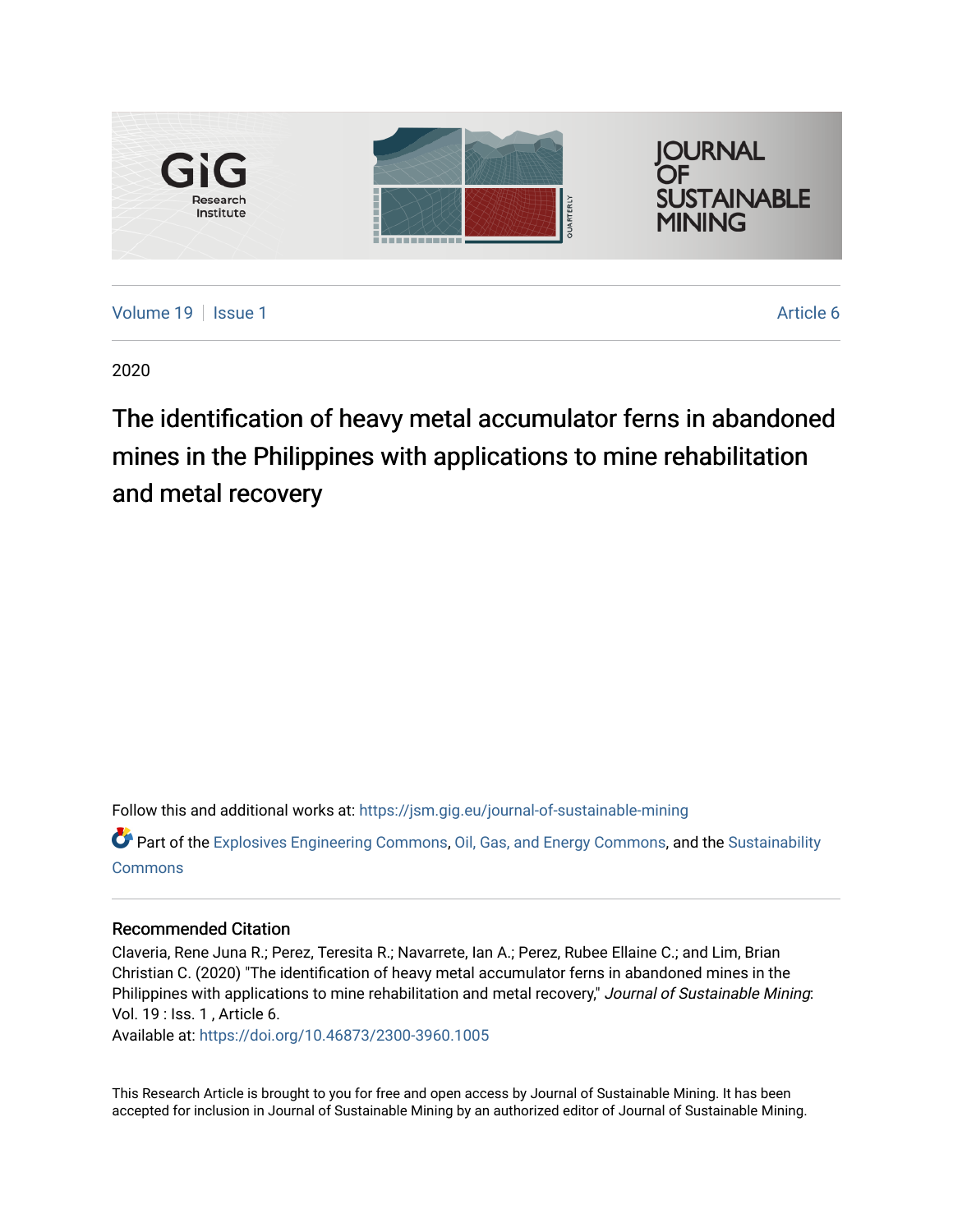# The identification of heavy metal accumulator ferns in abandoned mines in the Philippines with applications to mine rehabilitation and metal recovery

Rene Juna R. Claveria <sup>a,\*</sup>, Teresita R. Perez <sup>a</sup>, Ian A. Navarrete <sup>a</sup>, Rubee Ellaine C. Perez <sup>b</sup>, Brian Christian C. Lim <sup>a</sup>

<sup>a</sup> Department of Environmental Science, Ateneo de Manila University, Loyola Heights, Quezon City, Philippines

<sup>b</sup> National Institute of Molecular Biology and Biotechnology, University of the Philippines at Los Baños, Laguna, Philippines

#### Abstract

This paper focuses on the identification of some plant accumulators of heavy metals that can facilitate mine remediation and rehabilitation in the Philippines and metal recovery or phytomining. Most of these hyperaccumulators are ferns that thrive very well in different terrains and of particular interest are Pityrogramma calomelanos, Pteris vittata, and Pteris melanocaulon that are abundant in abandoned Cu-Au mining areas. The amounts of Cu and As in the soil and in the aboveground (AG) and belowground (BG) components of the accumulator ferns were determined and the Bioaccumulation Factor (BF) and the Translocation Factor (TF) were derived. Efforts to propagate the accumulator ferns identified from spores were successful, thus providing the opportunity of using them for various experiments on mine rehabilitation and metal recovery. The results of these experiments indicated that these hyperaccumulator ferns have the greatest potential for the remediation of metal contaminated soils, the rehabilitation of abandoned mines, and phytomining.

Keywords: hyperaccumulator ferns, mine rehabilitation, phytoremediation, phytomining

#### 1. Introduction

M ining associated with the exploitation of metals such as cobalt, chromium, copper, iron, and nickel has been a global industry throughout the centuries. In the Philippines, the mining industry has greatly contributed to the socio-economic development of the country since the 1600s. With the history of progressive mining in the Philippines, which started even before World War II, comes the inevitability of a slow down with the expected depletion of metal resources. There have already been some reports of abandoned mines in various provinces such as those in the Cordillera and Mindanao and Bicol regions. Despite monetary gains, mining activities remain controversial due to their highly extractive

nature. Mining sites tend to become contaminated areas of various metals, some of which could be toxic. The mined-out areas are left unviable for any use, because they are nutrientdeficient and erosion-prone with little to no vegetation. Current clean-up technologies via physical and chemical remediation methods remain expensive, especially for developing countries. The search for Green Technologies in mining has been a challenge, particularly within the perspective of what Responsible Mining is. It is inevitable that the apparent natural state of an ecosystem is disturbed during the various stages of mine development. Appreciating the ecological structure of an area could provide answers; one of which is the identification of an indigenous plant species that can be used for remediation and

\* Corresponding author. E-mail address: rclaveria@ateneo.edu (R.J.R. Claveria).

https://doi.org/10.46873/2300-3960.1005 2300-3960/© Central Mining Institute, Katowice, Poland. This is an open-access article under the CC-BY 4.0 license (https://creativecommons.org/licenses/by/4.0/).

Received 21 May 2019; revised 13 December 2019; accepted 10 February 2020. Available online 5 October 2020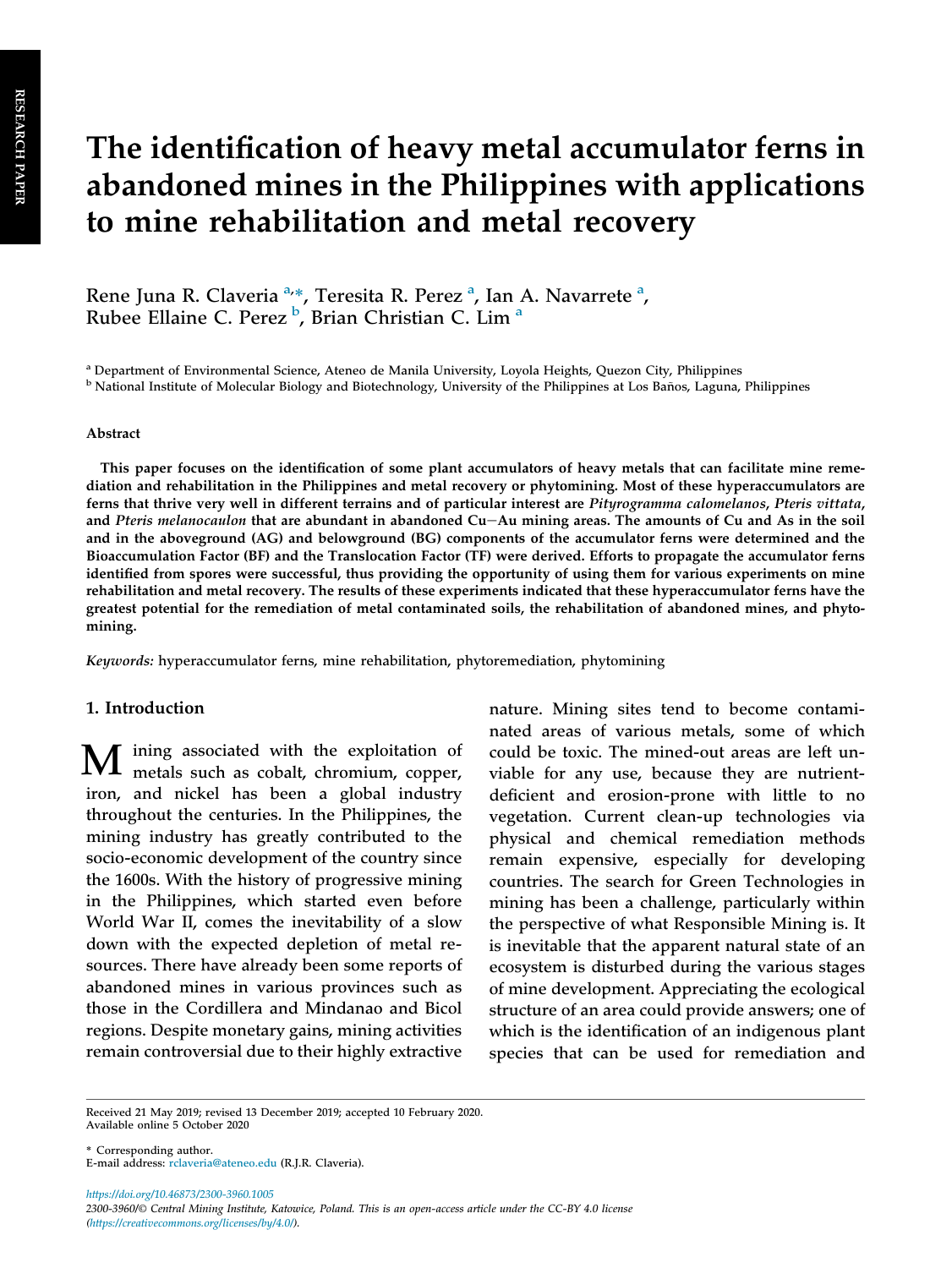rehabilitation. Studies in phytoremediation have on various occasions provided opportunities to discover new plant species that can accumulate metals into their biological tissues. Interestingly, these plant species thrive in specific metalliferous terrains and are not commonly observed to occur elsewhere.

Understanding the accumulation potential of these plants is of great importance and from this understanding a certain plant species could be characterized and identified as a hyperaccumulator. A hyperaccumulator is 100x more capable of absorbing metals into its system than the metal content in the soil [\[1](#page-12-0)]. Hyperaccumulators are normally used in studies related to metal recoveries with the underlying concept of removing metals from contaminated soils with the use of the natural or induced metal tolerance and accumulation capacities of some plant species. The recovery of metals from contaminated soils and water is the goal of phytoremediation  $[2,3]$  $[2,3]$  $[2,3]$ . The use of plants to extract metals directly from the soil is called phytoextraction, which is the basis of the concept of phytomining, where plants are harvested and the metal contents extracted and sold. The utilization of hyperaccumulators will not only be beneficial for mine restoration, but also for the livelihood of communities around the mining area.

The Philippines is a mega-center for biodiversity and the challenge faced here is the identification of plants capable of copper (Cu) and arsenic (As) hyperaccumulation. These plant hyperaccumulators can be used in the rehabilitation of abandoned mining areas and consequently in the value adding (phyto) extraction of metals. This initiative is an important step in the ecological restoration of a previously mined area and could eventually lead to various stages of habitat successions [[4\]](#page-12-0). Ferns are of particular interest because of their high adaptability to different kinds of terrains and to extreme environmental limiting factors. There are very few studies about ferns in the Philippines, and especially those of the Pteridaceae family which are known to be drawn towards hyperaccumulation. This study seeks to determine the metal accumulation capabilities of ferns. The information gathered could lead to the identification of hyperaccumulator ferns that are suitable for mass cultivation, phytoremediation and phytomining. They can provide additional economic benefits while remediating the soil for future agricultural use [[5\]](#page-12-0).

The objectives of this study were a) to identify the presence of indigenous ferns (as metallophytes and hyperaccumulators) found in selected study areas

through field surveys, b) to determine the uptake capability of the selected ferns, and c) to recover Cu from the identified hyperaccumulators through metallurgical/chemical processes. The significance of the study is the feasibility of on-field applications of hyperaccumulator ferns in post-mining rehabilitation and the innovation of extracting Cu from a Cu accumulator and in turn the feasibility of phytomining in general. These applications were put forward to achieve certain benefits from what supposedly are useless contaminated areas such as abandoned mines. In order to appreciate the uptake and heavy metal accumulation of the identified indigenous ferns and consequently metal recovery, discussions on the different possible uptake mechanisms of the plant species are provided based on previous studies that were made on the selected ferns.

### 2. Materials and methods

Field surveys were conducted in some of the metal-rich areas in the Philippines covering the islands of Luzon, Visayas and Mindanao [\(Fig. 1\)](#page-4-0). These areas were previously open pit mines and mine tailing dump sites which are likely to be enriched with heavy metals. It is of interest to identify plants that can accumulate heavy metals from the soil, and specifically to know how much of the available metals are being taken up by these plants. The selection of specific plants, particularly ferns, was based on a) their occurrence, being more abundant than other plant species, b) their presence, being the first and only plants that grow and thrive in the area and c) their tolerance, being able to grow in soils notably enriched or contaminated with heavy metals. The field surveys have evaluated the natural environment of the areas where the plants grow and propagate. Metallophytes were known to thrive in nickeliferous lateritic terrains. The 2 nickeliferous laterite deposits considered in this study were in the provinces of Zambales (Acoje) and Palawan (Brookes Point). In general, the 2 deposits are underlain by ultramafic rocks as part of some ophiolitic complexes [\[6](#page-12-0),[7\]](#page-12-0). The in-situ weathering of these ultramafic rocks has produced nickeliferous laterite profiles with varying thicknesses of the limonite and saphrolite horizons [\[8](#page-12-0)]. Laterite development was noted to thicken in plateau areas with approximately  $500-1000$  m elevations. As part of the limonite zone, the red to dark red near surface soils are enriched with iron oxides. Metallophytes and hyperaccumulators were also identified as growing abundantly in abandoned  $Cu - Au$  mines as well as in small scale mining areas such as those in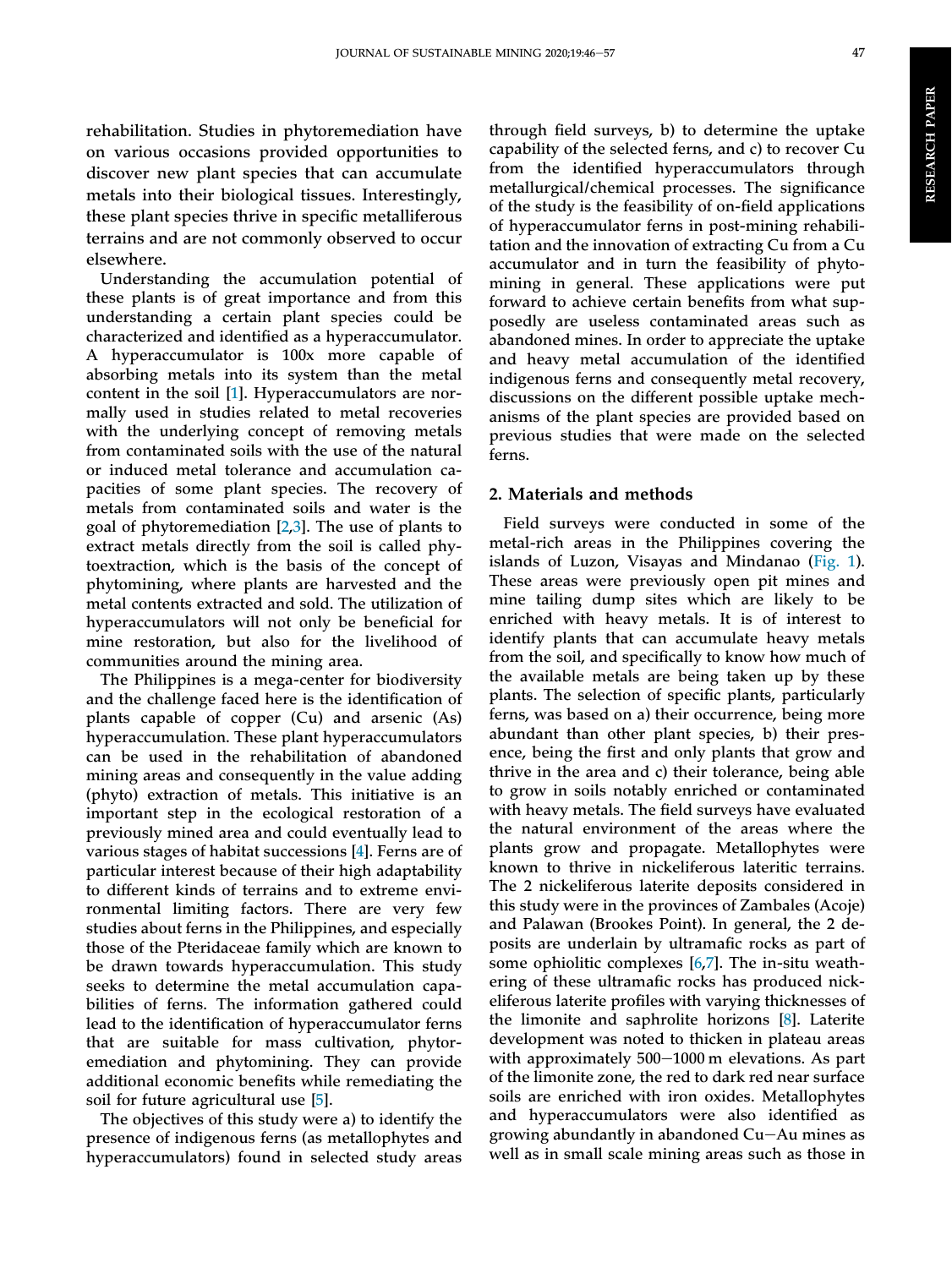<span id="page-4-0"></span>

Fig. 1. Photographs of the common ferns found abundant in some Fe-Ni mines as well as Cu-Au mines in the Philippines. a) D. linearis, b) H. incisa, c) Pteridium sp., d) D. conjugate, e) B. orientale, f) Pteris sp., g) P. calomelanos, h) P. melanocaulon, i) P. vittata. Inset is a map of the Philippines showing the different sampling sites.

the provinces of Benguet, Cebu, and Surigao. In general, the Cu-Au mines in the 3 provinces are hydrothermal Cu-Au deposits occurring as  $Cu$ -Au porphyries and epithermal deposits [[9\]](#page-12-0). The extraction processes are by open pit and underground mining and in some areas small scale or artisanal mining is being performed. The soils that are developed in these areas are products of the weathering of hydrothermally altered rocks which are significantly enriched with heavy metals. Soil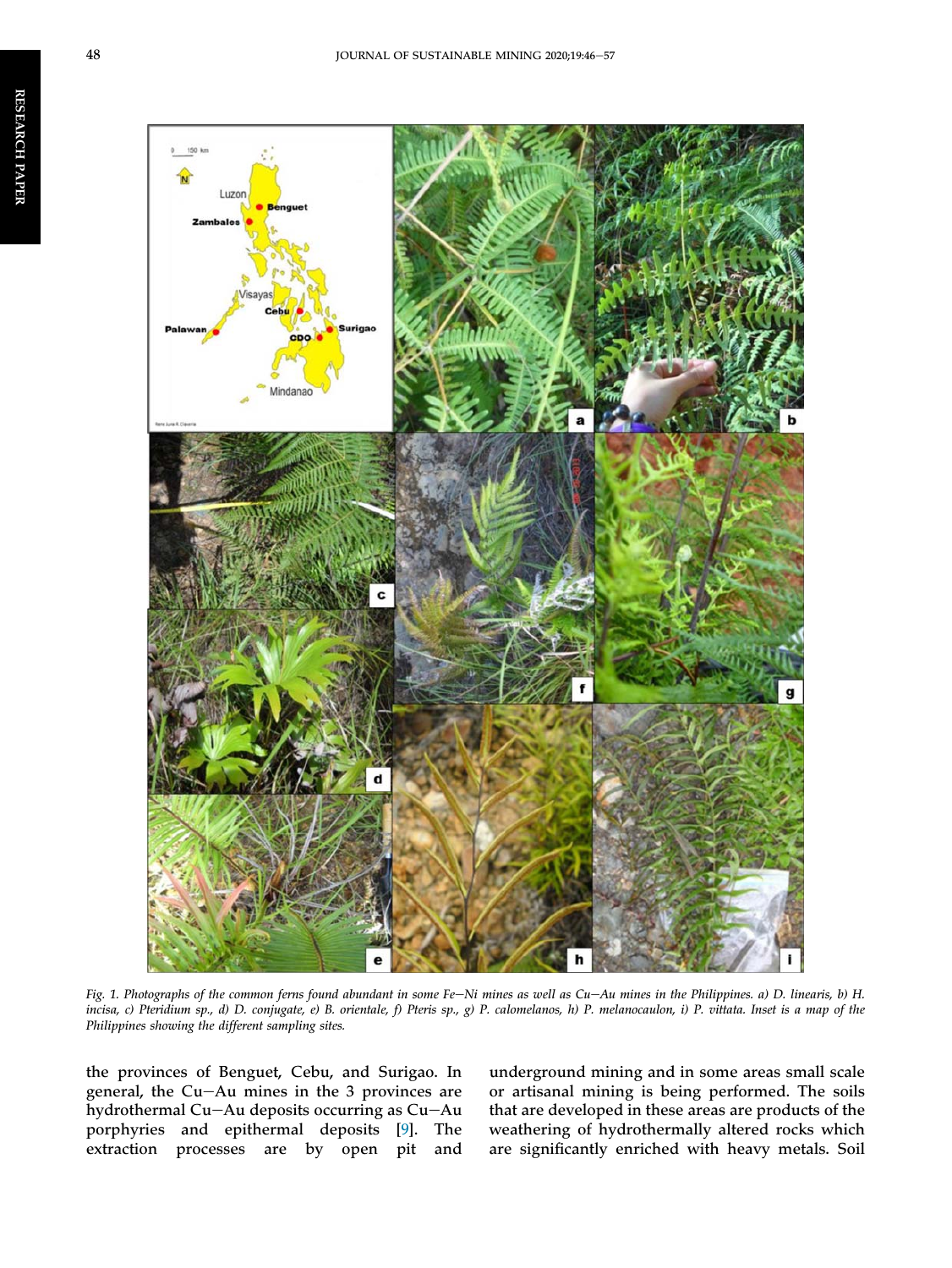development in these areas is also related to the weathering of old tailing ponds which are also enriched with heavy metals. It is also noted that these areas receive sufficient precipitation throughout the year making them conducive for plant growth. It was of interest to know how much heavy metals the plants and particularly the ferns could accumulate in their anatomical structures in consideration of the below and above ground components.

Plant and soil samples were collected. The plant samples gathered consisted of ferns. In total, about 14 different fern species were identified in the  $nickeliferous$  laterite and hydrothermal  $Cu-Au$ deposits. The entire fern with fronds and roots is taken as a sample. The aboveground (stem and leaves) and belowground (roots) components of the plants were taken with considerable care to avoid breakage of the different parts. In the selected sampling sites, the occurrences of the ferns vary. There are areas where a number of different ferns thrive together with some ferns being more abundant than others and there are also some areas where only 1 to 2 types of fern thrive either in abundance or are few in number. In areas where there is a relative abundance of specific ferns, triplicate sampling was performed and in areas where relatively few ferns occur, composite sampling was considered. The presence and relative abundance of the ferns in the selected study areas are significant indicators of the ability of the ferns to thrive in areas enriched with heavy metals. The corresponding soils where the plants have grown were taken with significant consideration of the depth to which the root system of the plant has extended. Similarly, composite soil samples of mixed rhizosphere and non-rhizosphere were taken in some areas where few fern species thrive. The collected plants were submitted for identification at the Institute of Biology, the University of the Philippines (Diliman) and the Philippine National Herbarium. The different plant species were identified accordingly. After following proper protocols, such as those of the Association of Analytical Chemists (AOAC) on sample preparation, the plant and soil samples were analyzed for metal and metalloid contents [\[10](#page-12-0),[11\]](#page-13-0).

In the sample preparation of the plant samples, prior to chemical analyses, the samples were washed with tap water to remove any soil and dust that could be attached in the stem, leaf and root components of the plant and which may contain metals and metalloids. After washing, the plants were rinsed with deionized water and were oven dried to about 60–70 °C [[11\]](#page-13-0). In order to know the elemental concentrations in the different parts of the

plant, the fern samples were separated into root/ rhizome, stipe, and lamina components. Some of the composite samples were prepared as whole plant samples and were not separated into above and belowground components. Such preparation was carried out in order to provide the study with an initial impression of the bioaccumulation factor of the ferns. During the preparation for analysis, the plant samples were acid digested with concentrated nitric acid [\[12](#page-13-0)]. The soil samples were air dried. When determining the element concentrations of the soil, the samples were prepared by acid digestion using concentrated nitric acid [\[12](#page-13-0)]. The elemental contents of the plant (whole plant, aboveground and belowground components) and soil samples were analyzed using the Avanta GBC Atomic Absorption Spectrophotometer utilizing various lamps. The metals analyzed included Cr, Co, Cu, Fe, and Ni. For As measurements an atomic absorption spectrophotometry with hydride generation (HG-AAS) analysis was used. The standard solutions were prepared with distilled water [\[12](#page-13-0),[13,14](#page-13-0)]. With the determined element concentrations in the plant and soil samples, the Bioaccumulation Factor (BF) and the Translocation Factor (TF) were calculated using the ratio between plant and soil ( $BF = Plant/Soil$ ) and the ratio between aboveground and belowground components  $(TF = aboveground$  (AG)/belowground (BG)) [\[11](#page-13-0),[15\]](#page-13-0).

In the post-mining rehabilitation experiments, the selected sites of the plots at Kias (Benguet) took into consideration the development of at least a few centimeters of soil cover found above the tailings. The presence of a soil cover above mine tailings was needed as ground preparation to enable the plants initial growth and survival. Such preparation included the use of uncontaminated soils taken within the vicinities of the mine tailings and the addition of soil amendments for plant growth. Two experimental plots with dimensions of approximately 3 m in length and approximately 1 m in width were prepared. In Surigao, the selected site for rehabilitation was Suyoc North which was formerly an open pit Cu mine. The area is about  $\frac{1}{4}$ hectares of relatively flat terrain with no vegetation. The soil cover is either relatively thin or non-existent. Ground preparation was done specifically in areas where the ferns were to be planted. The preparations included the use of uncontaminated soils with soil amendments, some of which were used during the early propagation of the ferns in nurseries.

In the phytoextraction experiments, the hyperaccumulator ferns that exhibit efficient uptake of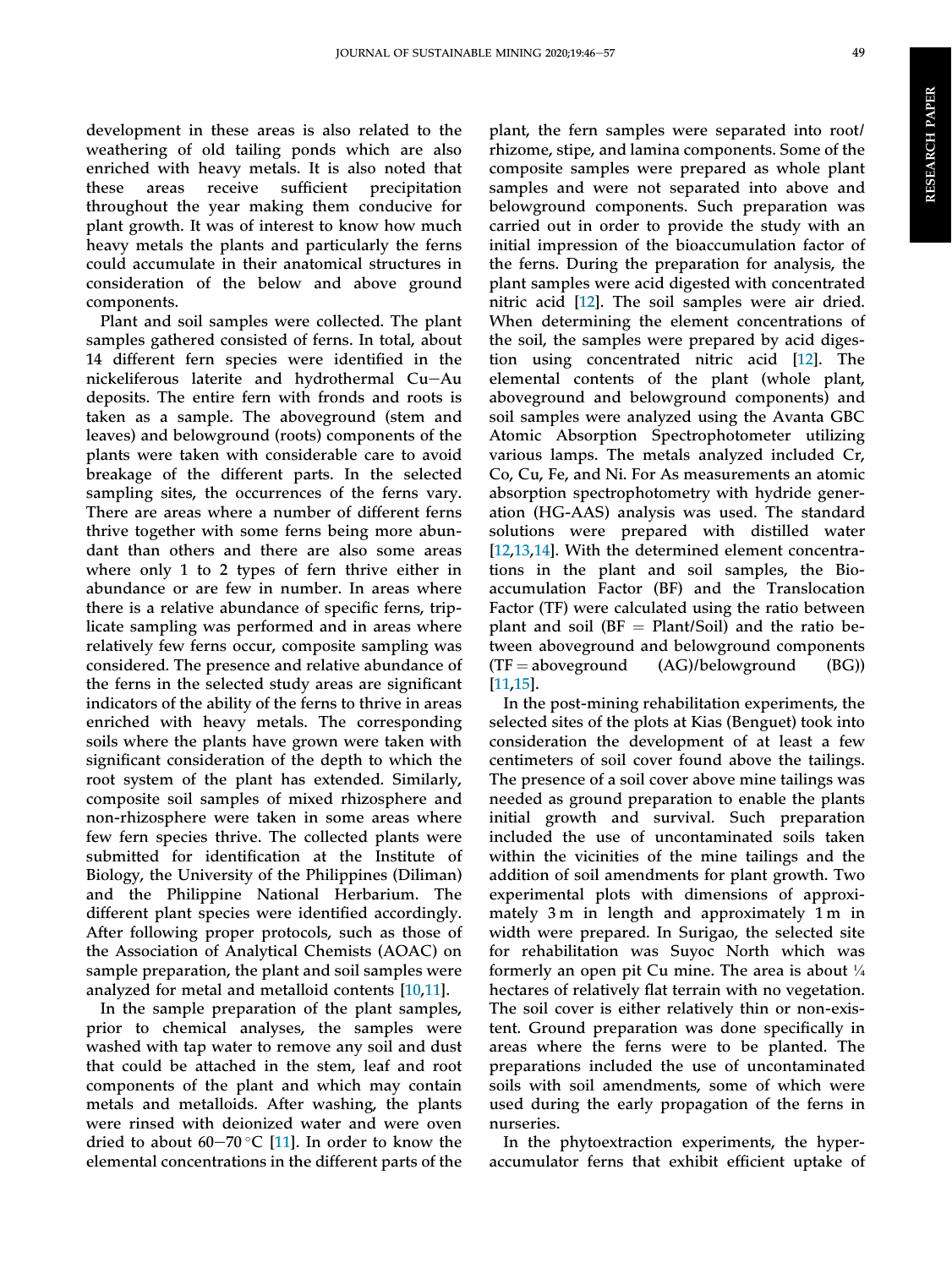metals/metalloids, with the aboveground components having higher values than the belowground components, thus a TF ratio that is  $> 1$ , were candidates for the possible extraction of metals/metalloids directly from the plant. The higher TF values manifest the unique ability of the ferns to store heavy metals in the fronds and are not affected by phytotoxicity [\[1](#page-12-0)]. These are exemplified by hyperaccumulator ferns such as Pityrogramma calomelanos, Pteris vittata and Pteris melanocaulon. [[16\]](#page-13-0) indicated that the BG components of P. melanocaulon were relatively high in Cu with average values of about  $4590 \pm 386$  mg kg<sup>-1</sup>. In the same study, the authors indicated that the uptake of Cu by the fern in the roots was partly due to the high amounts of Cu in the soils in the mine area which had an average of about  $1137.56 \pm 297.48$  mg kg<sup>-1</sup> and that it was higher than the crustal average of Cu which is  $58 \text{ mg} \text{ kg}^{-1}$ . The high content of Cu in the soils would have a major influence on the uptake of higher amounts of Cu by the plant [[15\]](#page-13-0). From this information an experimental study on extracting metals from roots was performed using P. melanocaulon. Plant samples of P. melanocaulon were collected in an abandoned Cu-Au mine in Surigao where, apparently, the ferns thrive abundantly. The extraction process taken into consideration was electrowinning with the goal of separating Cu (as cations) from a solution that was laden with Cu and came from the dissolution of the root component of P. melanocaulon. The study placed emphasis on the extraction of Cu in the solution and did not considered the recovery of other metals which could be associated with Cu, such as As. In the experiment, the variable parameters analyzed included the digesting solutions which were nitric acid and aqua regia. The preparation of the solutions followed the protocols provided by [[17\]](#page-13-0). The other variable parameters were voltage  $(1.5, 3 \text{ and } 6 \text{ V})$  and time (30, 60 and 90 min). Changes in pH and temperature which may have an effect on metal recovery [[18\]](#page-13-0) were also taken into consideration. In addition, the types of electrodes used as well as the amount of agitation applied in the experiment were considered. Agitation allows metal ions to circulate in the solution and may assist in the deposition of the metals onto the cathodes [[19\]](#page-13-0). Electrowinning setups with aluminum electrodes were made for each solution with 3 setups manifesting the tests on 3 different voltages and for each voltage the tests are on 3 different time frames. Atomic Absorption Spectrophotometry (AAS) was used to analyze the Cu concentration before and after electrowinning. The goal of the experiment was to determine the most efficient combination (solution, voltage and

time) in extracting the highest % of Cu and thus the highest % of metal recovery. The limiting factor in the extraction process is the concentration of the metal in a solution which at high concentrations, the recovery of the metal would be high as well.

#### 3. Results and discussions

#### 3.1. Field surveys

#### 3.1.1. Accumulator ferns in nickeliferous laterite mines

The analyses of the lateritic soils from the study sites confirmed the relatively high concentrations of Fe and Ni ([Table 1\)](#page-7-0). In the study sites, 3 metal tolerant ferns were found to thrive very well; these being Pteridium aquilinum and Sphenomeris retusa in the Zambales area and Dicranopteris linearis in Palawan. In all 3 fern samples, the amount of Fe absorbed by the plants was relatively high, at about 11 492.98 mg kg<sup>-1</sup> for *P. aguilinum*, 4419.89 mg kg<sup>-1</sup> for S. retusa and about 3043.62 mg  $kg^{-1}$  for D. linearis, as compared to other metals such as Ni where the values range from 7.79 to about 107.09 mg  $kg^{-1}$ . This was expected because of the very high concentrations of Fe in the soil which were approximately  $52\,061.41 \pm 40\,836.92 \,\text{mg}\,\text{kg}^{-1}$  on average in the Zambales (Acoje) study site to a high of 102 803.8 mg kg $^{-1}$  in the Palawan (Brookes Point) study site. The consequential increase of Fe in plants due to the Fe increase in soil classifies them as indicator ferns for Fe.

The BF values of the different metals (e.g. Co, Cr and Ni) among the 3 fern species were  $< 1.0$ , which indicates relatively the inefficient uptake potential of the plants. This property may indicate the exclusionary mechanism of the plants to absorb just enough metals to avoid phytotoxicity, which is also the tolerant characteristics of other metallophytes to thrive well in soils with high metal contents [[20\]](#page-13-0). The Cr TF values between the 3 ferns, however, were about  $>1.0$  which shows the efficient transfer of Cr from roots to fronds. Such distribution is indicative of the capability of the ferns to tolerate absorbed Cr. These observations are of significant interest and it is highly recommended that further studies be made to confirm the Cr hyperaccumulation potentials for the plants.

#### 3.1.2. Accumulator ferns in  $Cu-Au$  mines

The  $Cu$ -Au mines used as study sites were: a) the Lepanto Mine (in Mankayan, Benguet), b) the Acupan Mine (in Itogon, Benguet), c) Camp 6 (in Tuba, Benguet), d) the Philex Mine (in Tuba, Benguet), e) the Carmen Mine (in Toledo, Cebu), f) Manila Mining (in Placer, Surigao), g) the Silangan Mine (in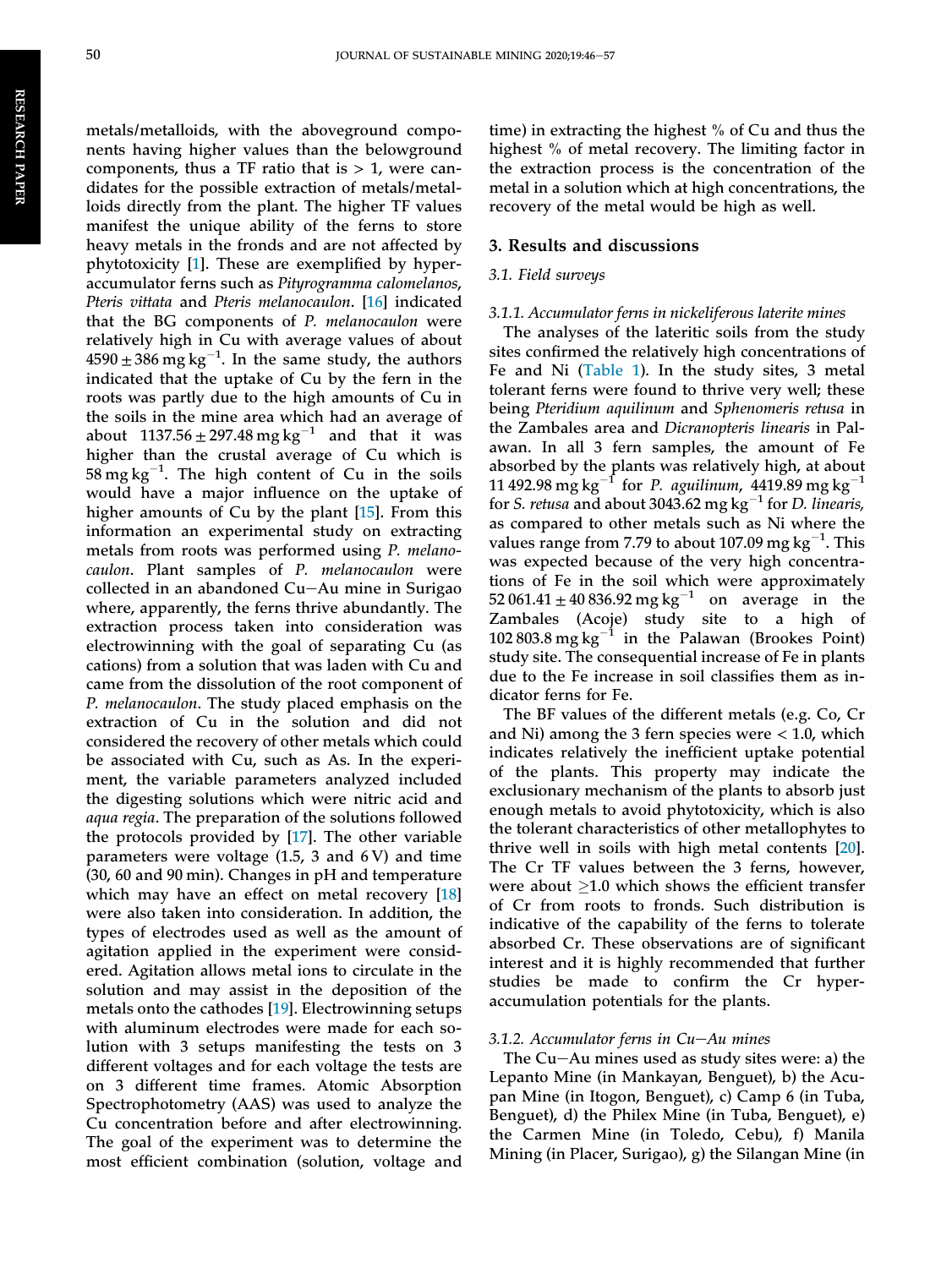<span id="page-7-0"></span>

| <b>Site</b>                                                                                                                                                                                                                                                                                                                                                                         | 1Plant                              | Element   | Soil (mg $\rm kg^{-1})$     | $BG$ (mg $kg^{-1}$ ) | AG (mg $\text{kg}^{-1}$ ) | ΒF           | TF           |
|-------------------------------------------------------------------------------------------------------------------------------------------------------------------------------------------------------------------------------------------------------------------------------------------------------------------------------------------------------------------------------------|-------------------------------------|-----------|-----------------------------|----------------------|---------------------------|--------------|--------------|
| Acoje                                                                                                                                                                                                                                                                                                                                                                               | Pteridium Aquilinum                 | $\rm{Co}$ | $410.77 \pm 24.25$          | 63.04                |                           | 0.15         |              |
| Zambales                                                                                                                                                                                                                                                                                                                                                                            |                                     | Cr        | $642.81 \pm 258.62$         | 62.45                | 95.62                     | 0.25         | 1.53         |
|                                                                                                                                                                                                                                                                                                                                                                                     |                                     | Fe        | $52\,061.41 \pm 40\,836.98$ | 9358.29              | 2134.69                   | 0.22         | 0.23         |
|                                                                                                                                                                                                                                                                                                                                                                                     |                                     | Ni        | $2904.13 \pm 317.73$        | 97.44                | 9.57                      | 0.04         | 0.10         |
|                                                                                                                                                                                                                                                                                                                                                                                     | Sphenomeris retusa                  | Co        | $410.77 \pm 24.25$          | 19.61                |                           | 0.05         |              |
|                                                                                                                                                                                                                                                                                                                                                                                     |                                     | Cr        | $642.81 \pm 258.62$         | 47.70                | 45.49                     | 0.14         | 0.95         |
| Luzon (Nickeliferous<br>Laterite Mine)<br><b>Brookes Point Palawan</b><br>Luzon (Nickeliferous<br>Laterite Mine)<br>Camp 6<br><b>Benguet</b><br>Luzon (Cu-Au Small<br>Scale Mine)<br><b>Philex Mines</b><br><b>Benguet</b><br>Luzon (Cu-Au Mine)<br>Lepanto Mines<br>Benguet<br>Luzon (Cu-Au Mine)<br>Acupan<br>Benguet<br>Luzon (Cu-Au Small<br>Scale Mine)<br>Carmen Mine<br>Cebu |                                     | Fe        | $52061.41 \pm 40836.98$     | 3861.94              | 557.95                    | 0.08         | 0.14         |
|                                                                                                                                                                                                                                                                                                                                                                                     |                                     | Ni        | 2904.13 ± 317.73            | 36.16                |                           | 0.01         |              |
|                                                                                                                                                                                                                                                                                                                                                                                     | Dicranopteris linearis              | Cr        | 249.83                      | 34.77                | 37.64                     | 0.29         | 1.08         |
|                                                                                                                                                                                                                                                                                                                                                                                     |                                     | Fe        | 102803.8                    | 2974.80              | 68.82                     | 0.03         | 0.02         |
|                                                                                                                                                                                                                                                                                                                                                                                     |                                     | Ni        | 4610.67                     | 7.79                 |                           | 0.001        |              |
|                                                                                                                                                                                                                                                                                                                                                                                     | Pteris vittata                      | Cu        | 55.30                       | 317.00               | 82.40                     | 7.22         | 0.26         |
|                                                                                                                                                                                                                                                                                                                                                                                     |                                     | As        | 13.70                       | 53.70                | 175.00                    | 16.69        | 3.26         |
|                                                                                                                                                                                                                                                                                                                                                                                     | Pityrogramma                        | Cu        | 55.30                       | 816.00               | 51.70                     | 15.69        | 0.06         |
|                                                                                                                                                                                                                                                                                                                                                                                     | calomelanos                         | As        | 13.70                       | 15.50                | 106.00                    | 8.87         | 6.84         |
|                                                                                                                                                                                                                                                                                                                                                                                     | Dipteris conjugata                  | Cu        | 56.30                       | 23.00<br>4.65        | 6.70<br>3.99              | 0.53         | 0.29<br>0.86 |
|                                                                                                                                                                                                                                                                                                                                                                                     | Pteridium sp.<br>Blechnum orientale | Cu<br>Cu  | 31.50<br>73.80              | 10.80                | 10.50                     | 0.27<br>0.29 | 0.97         |
|                                                                                                                                                                                                                                                                                                                                                                                     | Nephrolepis hirsutula               | Cu        | 697.23                      | 76.52                |                           | 0.11         |              |
|                                                                                                                                                                                                                                                                                                                                                                                     |                                     | As        | 1711.55                     | 2.47                 |                           | 0.001        |              |
|                                                                                                                                                                                                                                                                                                                                                                                     | Dicranopteris linearis              | Cu        | 670.28                      | 31.25                |                           | 0.05         |              |
|                                                                                                                                                                                                                                                                                                                                                                                     |                                     | As        | 27.59                       | 7.19                 |                           | 0.26         |              |
|                                                                                                                                                                                                                                                                                                                                                                                     | Histiopteris incisa                 | Cu        | 697.23                      | 151.66               |                           | 0.22         |              |
|                                                                                                                                                                                                                                                                                                                                                                                     |                                     | As        | 1711.55                     | 2.47                 |                           | 0.00         |              |
|                                                                                                                                                                                                                                                                                                                                                                                     | Pteris sp.                          | Cu        | $1766.66 \pm 32.14$         | $2093.33 \pm 97.12$  | $17.00 \pm 0.00$          | 1.19         | 0.01         |
|                                                                                                                                                                                                                                                                                                                                                                                     |                                     | As        | $1243.33 \pm 132.03$        | $179.33 \pm 11.37$   | $450.66 \pm 20.55$        | 0.51         | 2.51         |
|                                                                                                                                                                                                                                                                                                                                                                                     | Pityrogramma                        | Cu        | $1265.66 \pm 16.80$         | $229.66 \pm 11.84$   | $41.00 \pm 2.65$          | 0.21         | 0.18         |
|                                                                                                                                                                                                                                                                                                                                                                                     | calomelanos                         | As        | 2072.66 ± 105.11            | $473.33 \pm 7.02$    | $1227.33 \pm 30.56$       | 0.82         | 2.59         |
|                                                                                                                                                                                                                                                                                                                                                                                     | Pteris vittata                      | Cu        | $351.00 \pm 1.00$           | $89.00 \pm 7.21$     | $17.60 \pm 0.57$          | 0.30         | 0.20         |
|                                                                                                                                                                                                                                                                                                                                                                                     |                                     | As        | $645.00 \pm 32.45$          | $246.33 \pm 8.32$    | $722.33 \pm 150.99$       | 1.50         | 2.93         |
|                                                                                                                                                                                                                                                                                                                                                                                     | Pteris vittata                      | Cu        | $106.33 \pm 2.00$           | $51.06 \pm 0.50$     | $9.92 \pm 0.26$           | 0.57         | 0.19         |
|                                                                                                                                                                                                                                                                                                                                                                                     |                                     | As        | $25.80 \pm 1.61$            | $4.08 \pm 0.07$      | $80.10 \pm 2.71$          | 3.26         | 19.63        |
|                                                                                                                                                                                                                                                                                                                                                                                     | Pityrogramma                        | Cu        | $337.66 \pm 2.30$           | $404.66 \pm 6.50$    | $30.43 \pm 0.21$          | 1.29         | 0.08         |
|                                                                                                                                                                                                                                                                                                                                                                                     | calomelanos                         | As        | $33.83 \pm 1.40$            | $12.66 \pm 0.31$     | $113.00 \pm 5.29$         | 3.71         | 8.93         |
|                                                                                                                                                                                                                                                                                                                                                                                     | Pityrogramma                        | Cu        | $494.67 \pm 1.15$           | $1407.00 \pm 0.00$   | $117.33 \pm 1.53$         | 3.08         | 0.08         |
|                                                                                                                                                                                                                                                                                                                                                                                     | calomelanos                         | As        | $4.01 \pm 0.13$             | $5.16 \pm 0.09$      | $86.90 \pm 4.98$          | 22.96        | 16.84        |
| Visayas (Cu Mine)<br>Silangan Mine                                                                                                                                                                                                                                                                                                                                                  | Pteris melanocaulon                 | Cu        | $1538.33 \pm 6.66$          | $4623.33 \pm 77.16$  | $252.00 \pm 0.00$         | 3.17         | 0.05         |
|                                                                                                                                                                                                                                                                                                                                                                                     |                                     | As        | $4.88 \pm 0.30$             | $1.83 \pm 0.12$      | $5.96 \pm 0.31$           | 1.60         | 3.26         |
|                                                                                                                                                                                                                                                                                                                                                                                     | Blechnum orientale                  | Cu        | $255.33 \pm 2.51$           | $635.33 \pm 0.58$    | $82.17 \pm 0.86$          | 2.81         | 0.13         |
|                                                                                                                                                                                                                                                                                                                                                                                     |                                     | As        | $3.68 \pm 0.14$             | $0.80 \pm 0.07$      | $0.30 \pm 0.05$           | 0.30         | 0.38         |
|                                                                                                                                                                                                                                                                                                                                                                                     | Dicranopteris linearis              | Cu        | 151.80                      | 49.30                | 5.00                      | 0.36         | 0.10         |
| Surigao                                                                                                                                                                                                                                                                                                                                                                             |                                     | As        | 126.70                      | 13.20                | 2.80                      | 0.13         | 0.21         |
| Mindanao (Cu-Au                                                                                                                                                                                                                                                                                                                                                                     | Blechnum orientale                  | Cu        | 100.30                      | 46.30                | 6.70                      | 0.53         | 0.14         |
| Mine)                                                                                                                                                                                                                                                                                                                                                                               |                                     | As        | 131.50                      | 21.20                | $0.50\,$                  | 0.17         | $0.02\,$     |
|                                                                                                                                                                                                                                                                                                                                                                                     | Cyathea sp. (fern                   | Cu        | 129.80                      | 60.90                | 5.50                      | 0.51         | 0.09         |
|                                                                                                                                                                                                                                                                                                                                                                                     | tree)                               | As        | 161.10                      | 4.10                 | 2.50                      | 0.04         | 0.61         |
| Tompagon<br>Misamis Oriental                                                                                                                                                                                                                                                                                                                                                        | Sphaerostephanos sp.                | Cu        | 44.60                       | 43.80                | 5.90                      | 1.11         | 0.13         |
| Mindanao (Au Small<br>Scale Mine)                                                                                                                                                                                                                                                                                                                                                   |                                     |           |                             |                      |                           |              |              |
| Manila Mining                                                                                                                                                                                                                                                                                                                                                                       | Nephrolepis hirsutula               | Cu        | 181.50                      | 86.20                | 12.20                     | 0.54         | 0.14         |
| Surigao                                                                                                                                                                                                                                                                                                                                                                             |                                     | As        | 35.70                       | 1.30                 | 0.40                      | 0.05         | 0.31         |
| Mindanao (Cu-Au                                                                                                                                                                                                                                                                                                                                                                     | Pteris vittata                      | Cu        | $134.00 \pm 5.29$           | $53.33 \pm 3.21$     | $8.13 \pm 0.11$           | 0.46         | 0.15         |
| Mine)                                                                                                                                                                                                                                                                                                                                                                               |                                     | As        | $64.66 \pm 4.51$            | $61.33 \pm 3.78$     | $388.00 \pm 9.54$         | 6.95         | 6.33         |
|                                                                                                                                                                                                                                                                                                                                                                                     | Pityrogramma                        | Cu        | $134.00 \pm 5.29$           | $1136.66 \pm 35.11$  | $12.00 \pm 0.00$          | 8.57         | 0.01         |
|                                                                                                                                                                                                                                                                                                                                                                                     | calomelanos                         | As        | $64.66 \pm 4.51$            | $14.00 \pm 0.00$     | $244.66 \pm 21.73$        | 4.00         | 17.48        |
|                                                                                                                                                                                                                                                                                                                                                                                     | Pteris melanocaulon                 | Cu        | $184.33 \pm 15.17$          | $2190.00 \pm 553.26$ | $114.66 \pm 42.01$        | 12.50        | 0.05         |
|                                                                                                                                                                                                                                                                                                                                                                                     |                                     | As        | $16.66 \pm 1.15$            | $8.56 \pm 3.23$      | $20.00 \pm 17.32$         | 1.71         | 2.34         |
|                                                                                                                                                                                                                                                                                                                                                                                     |                                     |           |                             |                      |                           |              |              |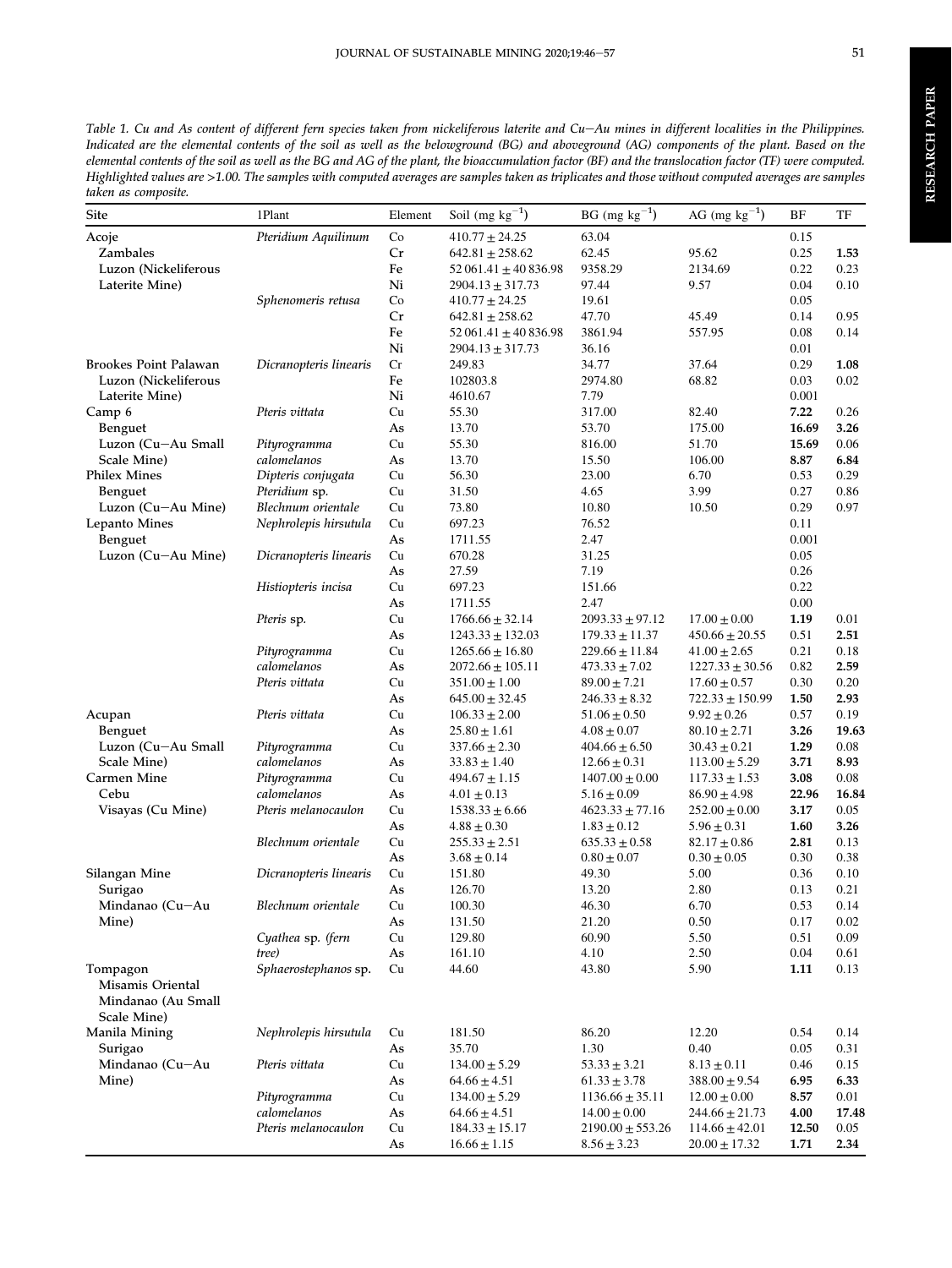Silangan, Surigao) and h) Tompagon (in Cagayan de Oro, Misamis Oriental). Various kinds of accumulator ferns were observed to thrive very well in a number of  $Cu-Au$  mines, these being: a) Nephrolepis hirsutula (Lepanto Mine and Manila Mining), b) Pteris sp. (Lepanto Mine), c) Dicranopteris linearis (Lepanto Mine and Silangan Mine), d) Histiopteris incisa (Lepanto Mine and Philex Mine), e) Dipteris conjugata (Philex Mine), f) Pteridium sp. (Philex Mine), g) Blechnum orientale (Philex Mine, Carmen Mine and Silangan Mine), h) Cyathea sp. (Silangan Mine), i) Sphaerostephanos sp. (Tumpagon), j) Pityrogramma calomelanos (Lepanto mine, Acupan, Camp 6, Carmen Mine and Manila Mining), k) Pteris vittata (Lepanto Mine, Acupan, Camp 6, Carmen Mine and Manila Mining) and l) Pteris melanocaulon (Carmen Mine and Manila Mining).

The results of analyses on the concentrations of Cu and As in the soils as well as the aboveground (shoots) and belowground (roots) components of the plants are shown in [Table 1.](#page-7-0) It is noted that most of the ferns have BF values of  $< 1.0$  indicating that these plants do not possess mechanisms for Cu and As absorption in any of their anatomical structures. It also shows that these ferns are tolerant to higher amounts of Cu and As in the soils that they thrive in. Instead of absorbing Cu and As into their system, they have the mechanism of excluding metals/metalloids in their uptake of micronutrients for plant growth [[21\]](#page-13-0).

There are, however, ferns that have BF values of > 1.0 indicating that the elemental concentrations in the plant are higher than that of the soil they thrive in. These ferns, which are commonly found in most of the study sites, are P. vittata, P. calomenlanos and P. melanocaulon. The range of Cu BF values of each species varies from: a)  $P.$  vittata  $(0.33-7.22)$ ; b)  $P.$  $calomelanos$   $(0.21-15.69)$  and c) P. melanocaulon  $(3.17-12.50)$ . Other ferns that exhibited Cu BF values of  $> 1.0$  are Pteris sp. (1.19), B. orientale (2.81) and Sphaerostephanos sp. (1.11). The range of As BF values also varies: a) P. vittata  $(1.50-16.69)$ ; b) P. calomelanos  $(0.82-22.96)$  and c) P. melanocaulon  $(1.60-1.71)$ . With BF values of Cu and As > 1.0 these are classified as phytostabilizers of Cu and As and this capability enables them to thrive well in Cu and As enriched soils as metallophytes [\[16](#page-13-0),[22\]](#page-13-0). Studies have shown that P. calomelanos, which is a hyperaccumulator of As, Cd, and Zn, is a likely contender for Cu phytostabilization because of the dominant Cu accumulation in the roots and rhizome and hardly any translocation in the shoots [[23\]](#page-13-0).

There are ferns that exhibited TF values that are > 1.0. These ferns have the capability of transporting metals/metalloids from the roots to the shoots (stem and leaves). It is interesting to observe that there were no ferns from those identified that thrive in Cu and As enriched soils that exhibited Cu TF values of  $> 1.0$ . This illustrates that ferns had mechanisms that minimize the movement of Cu into the stem and leaves to avoid possible toxicity, if the uptake were in excess of what is needed for plant growth [\[24](#page-13-0)]. The phytotoxicity of Cu might have been reduced due to the presence of As, which some ferns tend to accumulate as part of their biological adaptation to  $Cu-As$  enriched soils [\[25\]](#page-13-0). The ferns with As TF values of  $> 1.0$  are P. vittata (2.93-19.63); P. calomelanos (2.59-17.48) and P. melanocaulon  $(2.34-3.26)$ . Another fern that has a high As TF value is Pteris sp (2.51). The capability of these ferns to transport As from the roots to the stem and leaves without experiencing possible phytotoxicity characterizes them as excellent extractors and therefore hyperaccumulators  $[26-28]$  $[26-28]$  $[26-28]$  $[26-28]$ .

From the 2 different study sites, nickeliferous laterite and  $Cu-Au$  mines, specific ferns were identified and noted to thrive very well. These ferns are not only tolerant to the heavy metal enriched environments where they grow, but are also capable of accumulating considerable amounts of heavy metals into their anatomical systems, particularly the roots and fronds. In the nickeliferous laterite mines, P. aguilinun, S. retusa and D. linearis are the most dominant ferns as they are tolerant of, though not accumulators of, Fe, Co and Ni with BF values of < 1.00. However, initial observations from this study indicate that they could possibly be accumulators of Cr (TF values  $> 1.00$ ), though this requires further studies and confirmation. The occurrence of these ferns is relatively low to non-existent in the  $Cu - Au$ mines. The ferns that are prominent in these areas are: P. calomelanos, P. vittata, P. melanocaulon, B. orientale, N. hirsutula, H. incisa, D. conjugate, Pteris sp. and Cyatea sp. Some of these ferns, such as P. calomelanos, P. vittata and P. melanocaulon, are identified as Cu and As hyperaccumulatros with TF values of >1.00 confirming previous studies on the ferns as Cu and As accumulators [[15,16](#page-13-0),[29\]](#page-13-0). The other ferns appear tolerant to high amounts of Cu and As in the soils.

#### 3.2. Post-mining rehabilitation

The concept behind rehabilitation using phytoremediation techniques is to enhance vegetation in areas normally not inhabited due to the high content of metals/metalloids which may not be conducive for plant growth [[30\]](#page-13-0). Metallophytes have adapted to such conditions and their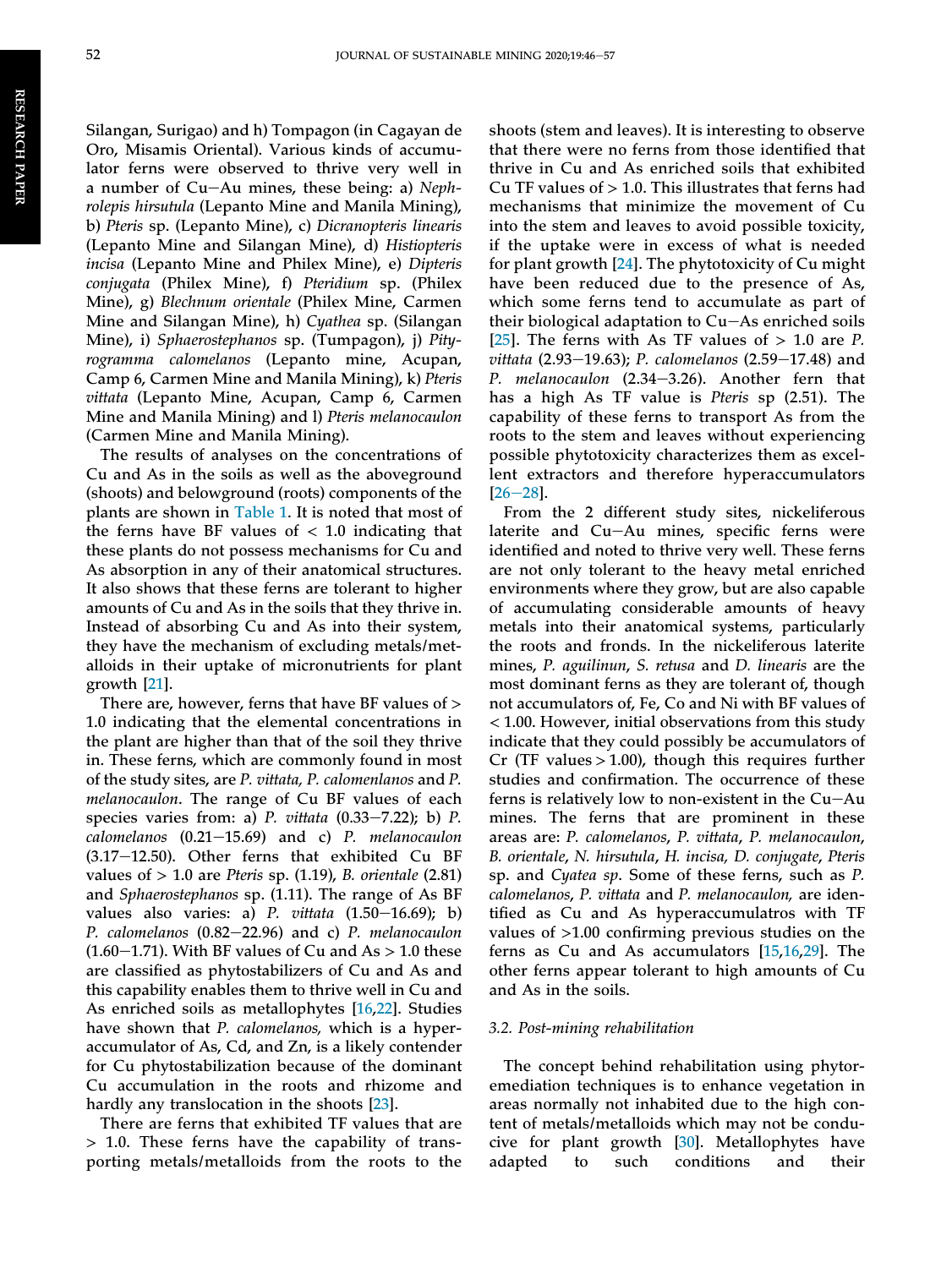hyperaccumulation properties, in particular, could be the best option to use in mine rehabilitation. The use of hyperaccumulators to clean-up contaminated areas may take a very long period of time, but the reduction of toxicity in the soil is expected and therefore there is the possibility of other plants that are not metallophytes thriving and propagating. With the identification of hyperaccumulator ferns, particularly for Cu and As, experimental rehabilitation studies were performed in 2 selected sites, and these were Kias, Benguet and Suyoc North, Surigao. Kias is a Cu $-Au$  ore processing plant used by small-scale miners. Small ponds were constructed to accommodate the tailings/waste from the processing of ores. The Cu and As values of the tailings vary from 1990.0 to 6112.0 mg  $kg^{-1}$ Cu and 63.1–130.0 mg kg<sup>-1</sup> As. Suyoc North is an abandoned open pit Cu mine. The Cu and As values of the soil vary from 98.7 to 3390.0 mg  $kg^{-1}$  Cu and 16.8–100.0 mg kg<sup>-1</sup> As. In both of the selected sites, very minimal vegetation is observed.

In Kias, P. vittata and P. calomelanos were propagated in a nursery following the protocol forwarded by [\[31](#page-13-0)]. Upon maturity, they were transferred to the experimental plots within the tailings pond. The growth of the plants was monitored for about  $2-3$ months during which time soil samples were analyzed for Cu content. The Cu values ranged from 3829.69 to about 4165.33 mg kg $^{-1}$ . The ferns thrived very well accumulating Cu values at a range of about 43.0–294.0 mg kg<sup>-1</sup> for *P. vittata*, and a range of 63.0–91.33 mg  $\text{kg}^{-1}$  for P. calomelanos. Building an ecosystem after 6 months promoted plant growth where other metallophytes apparently grew very well with the ferns. These plants were Alternanthera sessilis, Solanum nigrum and Chenopodium ambrosioides. Their growth extended to other parts of the pond, hence vegetation prospered. The Cu contents of the different metallophytes were  $6598.0$  mg kg<sup>-1</sup> (A. sessilis), 2071.0  $mg \, kg^{-1}$  (S. *nigrum*) and 1046.0 mg kg<sup>-1</sup> (C. ambrosioides). The analyses of the different plants indicated that some have the potential capability of Cu accumulation and A. sessilis is of particular interest as it has a Cu BF value of 1.62. Understanding the efficiency of uptake of the plants may require further studies on the bioavailability of the metals/metalloids which are influenced by factors such as pH, organic matter, and NPK content of the soil.

At Suyoc North, P. calomelanos was used for the experimental rehabilitation of the abandoned openpit Cu mine. P. calomelanos is an indigenous fern and naturally growing and abundant in the study site. After propagating P. calomelanos and cultivating it to maturity, it was transferred and planted at Suyoc North ([Fig. 2](#page-10-0)). Immediate care was provided,

e.g. in the form of watering and inputs of macronutrients. Sustaining the care process, however, was a challenge which resulted in an approximately 50% mortality rate. After 6 months, the soil and the ferns that survived and grew very well and were analyzed for Cu content. The original soil contained about 372 mg  $kg^{-1}$  Cu and after the experimental rehabilitation the Cu content of the soil was reduced to 263.67 mg  $kg^{-1}$ . The Cu content of the P. calomelanos was  $689.67 \text{ mg} \text{ kg}^{-1}$  for the belowground components and about 112.67 mg  $kg^{-1}$  Cu for the aboveground components. Much of the absorbed Cu from the soil was apparently stored in the root system of the plant with minimal uptake to the stem and leaves. Further field studies on the survival of cultivated, supposedly indigenous ferns in any rehabilitation project should be pursued. Sustained care for the growth of the ferns during the rehabilitation followed an initial care program and in the process identified problems leading to the relatively high mortality rate of the ferns. One of the problems encountered was the handling of the ferns from the nursery to the rehabilitation sites which apparently was stressful for the plants. High mortality was observed when the roots of the plants were agitated during transplanting and therefore they should be handled with care as this is critical to the survival of the plants. Another problem was the time of planting, which was not during the seasonal rainfall and thus the soils were relatively dry and this might have affected the bioavailability of nutrients and led to the eventual death of some plants. It is important that the care of the plants be sustained by regularly providing water, since high rates of transpiration are expected due to the direct exposure of the plants to sunlight. Similar problems were encountered elsewhere such as the phytoremediation of As contaminated soils in Florida [\[32](#page-13-0)], China [[33\]](#page-13-0) and Australia [\[34](#page-13-0)]. The field trials used P. vittata and yielded a positive result, indicating the feasibility of more large-scale environmental clean-up projects concerning As contaminated soils. However, a number of problems were encountered: 1) the availability of substantial number of mother plants, 2) uniformity in age, 3) high transportation costs and improper handling of the plants, and 4) high stress and mortality during transport and transplanting.

#### 3.3. Phytomining

Electrowinning is a relatively old metallurgical/ chemical process of extracting metals from a solution. It uses an insoluble anode and cathode in an electrolyte cell [\(Fig. 3\)](#page-11-0). With the use of electrical current and the reaction of metal ions, the win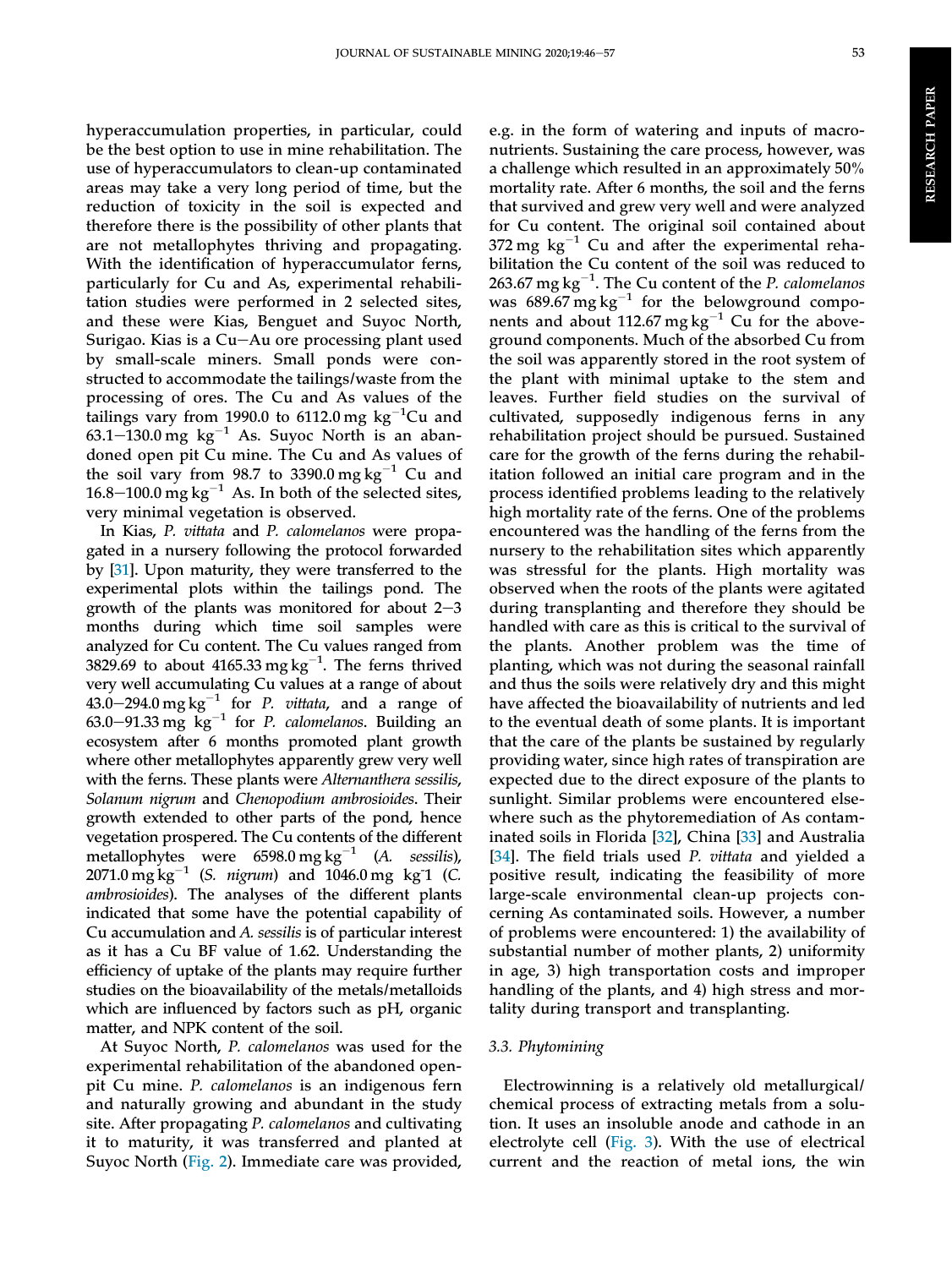<span id="page-10-0"></span>RESEARCH

PAPER



Fig. 2. Photographs of post-mining rehabilitation activities. a) nursery at Xavier University where most of the ferns were propagated, b) the experimental rehabilitation site at Suyoc North (Surigao) which was completely barren of vegetation, c) rehabilitation experiment using P. calomelanos at Suyoc North.

metals of high purity are deposited on the cathode [\[35](#page-13-0)]. This method is also used by mining companies for extracting valuable minerals from  $Cu-Au$  ores. The use of electrowinning in bioremediation studies was initially performed by [\[36](#page-13-0)] in the removal of various metals from acid mine drainage. In the electrowinning experiments with the use of the nitric acid digestion method, the recovery of Cu from a solution during electrowinning was relatively high, ranging from 72 to 99%, with most of the samples having Cu recovery of  $> 90\%$  (Table 2a). The Cu recovery using the aqua regia digestion method ranged from 42 to 96% with most of the samples having a recovery of  $> 80\%$  (Table 2b). It appears that the nitric acid digestion method was more effective than *aqua regia* in recovering Cu from P. melanocaulon. Notable decreases in the Cu content of both solutions were observed. The recovery of Cu

is already efficient at 30 min and at 1.5 V. The results of the experiments also indicated that there were no significant differences in the recovery of Cu across different times (e.g. 30, 60 and 90 min). In evaluating the effects of pH, it was noted in both solutions that there was high Cu recovery with low pH. It was also noted that there was an increase in the pH of the solution after electrowinning. The increase of the temperature of both solutions after electrowinning appears to be related to the increase of voltage which apparently increased Cu recovery. The increases in temperature are likely to put the metal ions into a more mobile state in the solution and thus increase the plating efficiency. The assessment of the overall efficiency of electrowinning shows that there is relatively high Cu recovery at low voltage as well as in a short period of time and this indicates the practical application of having an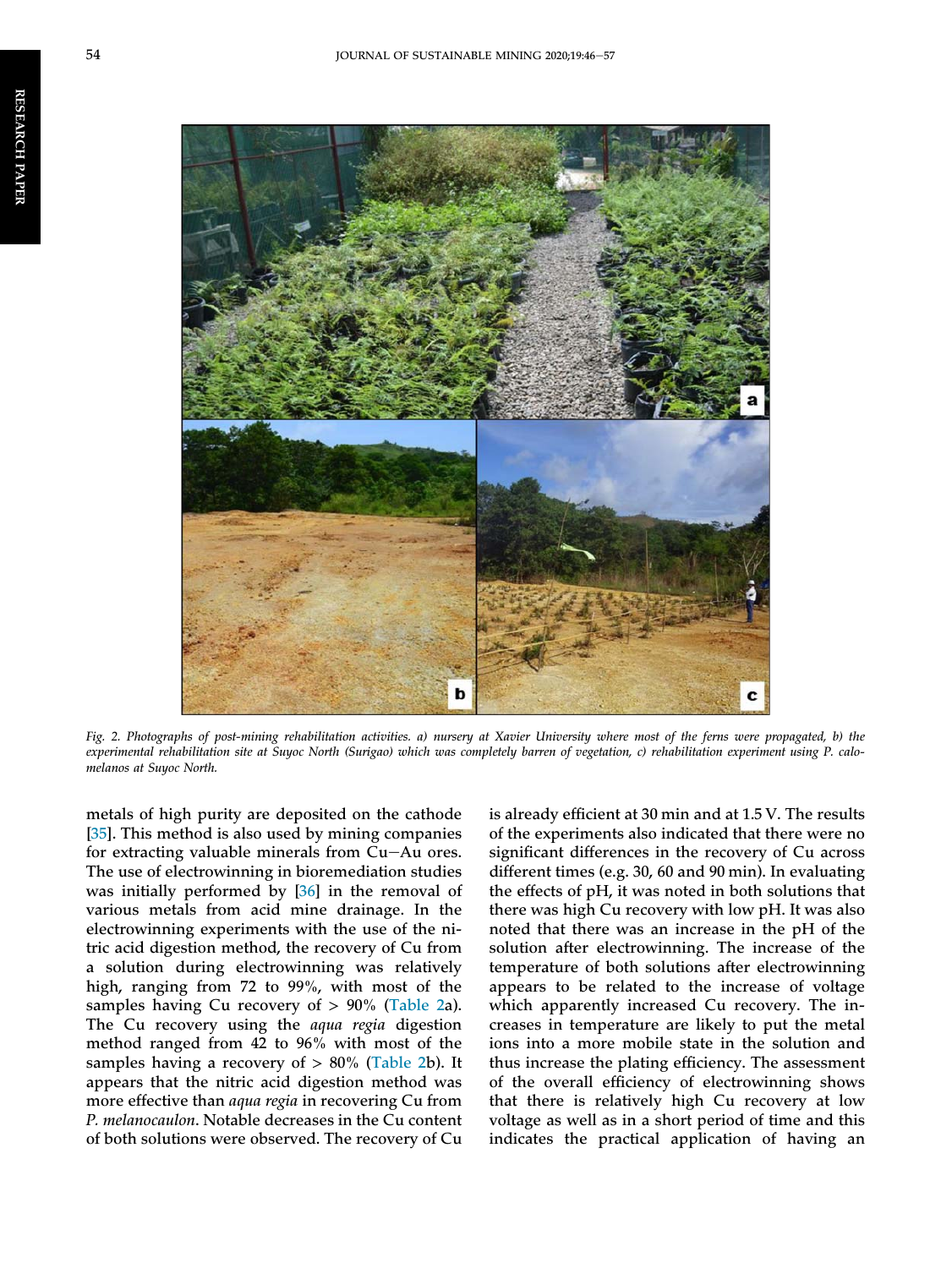<span id="page-11-0"></span>

Fig. 3. Photographs on phytoextraction setups. a) P. melanocaulon was used as plant samples in the phytoextraction experiments, b) digested root components of P. melanocaulon in nitric acid. c) Electrowinning setup with 3 voltage variables considered. The greenish and bluish solutions are the results of tests using concentrated and diluted nitric acids.

electrowinning setup which leads to appreciable amounts of time and energy being saved in the recovery of Cu from hyperaccumulator plants. Due to the difficulty of using strong acids, such as nitric acid and aqua regia, the alternative of dry ashing the plant samples is recommended and after this there

Table 2b. Average concentrations (mg kg<sup>-1</sup>) of Cu in the roots of P.melanocaulon digested with aqua regia before and after electrowinning. Percentages of Cu recovery are provided at different times and voltages.

| Voltage | $30 \,\mathrm{min}$   |                       |      | $60 \text{ min}$              |                       |                | $90 \,\mathrm{min}$    |                       |      |  |
|---------|-----------------------|-----------------------|------|-------------------------------|-----------------------|----------------|------------------------|-----------------------|------|--|
|         | Before $(mg kg^{-1})$ | After (mg $kg^{-1}$ ) | $\%$ | Before $(mg \text{ kg}^{-1})$ | After (mg $kg^{-1}$ ) | $\%$           | Before (mg $kg^{-1}$ ) | After (mg $kg^{-1}$ ) | $\%$ |  |
| 1.5     | $8053 + 2073$         | $715 + 489$           | 91   | $8813 + 874$                  | $667 + 402$           | 92             | $8610 + 452$           | $340 + 207$           | 96   |  |
| 3       | $6899 + 832$          | $3979 \pm 3630$       | 42   | $7374 + 2773$                 | $728 + 237$           | 90             | $4665 + 134$           | $571 \pm 564$         | 88   |  |
| 6       | $5831 + 383$          | $689 + 20$            | 88   | $5735 + 146$                  | $415 + 132$           | Q <sub>3</sub> | $5256 + 705$           | $658 \pm 462$         | 87   |  |

Table 2a. Average concentrations (mg kg<sup>-1</sup>) of Cu in the roots of P.melanocaulon digested with nitric acid before and after electrowinning. Percentages of Cu recovery are provided at different times and voltages.

| Voltage | 30 min                |                       |      | $60 \,\mathrm{min}$           |                       |      | $90 \,\mathrm{min}$   |                       |      |
|---------|-----------------------|-----------------------|------|-------------------------------|-----------------------|------|-----------------------|-----------------------|------|
|         | Before $(mg kg^{-1})$ | After (mg $kg^{-1}$ ) | $\%$ | Before $(mg \text{ kg}^{-1})$ | After (mg $kg^{-1}$ ) | $\%$ | Before $(mg kg^{-1})$ | After (mg $kg^{-1}$ ) | $\%$ |
| 1.5     | $7409 + 4013$         | $2082 + 930$          |      | $4519 + 1677$                 | $151 + 25$            | 96   | $7756 + 923$          | $119 + 11$            | 98   |
| 3       | $8291 + 3086$         | $114 + 29$            | 98   | $7675 + 548$                  | $110 + 14$            | 98   | $7353 + 1654$         | $103 \pm 25$          | 98   |
| 6       | $10\,337 + 3363$      | $178 + 22$            | 98   | $11820 + 3729$                | $139 + 29$            | 98   | $10923 + 2180$        | $86 + 94$             | 99   |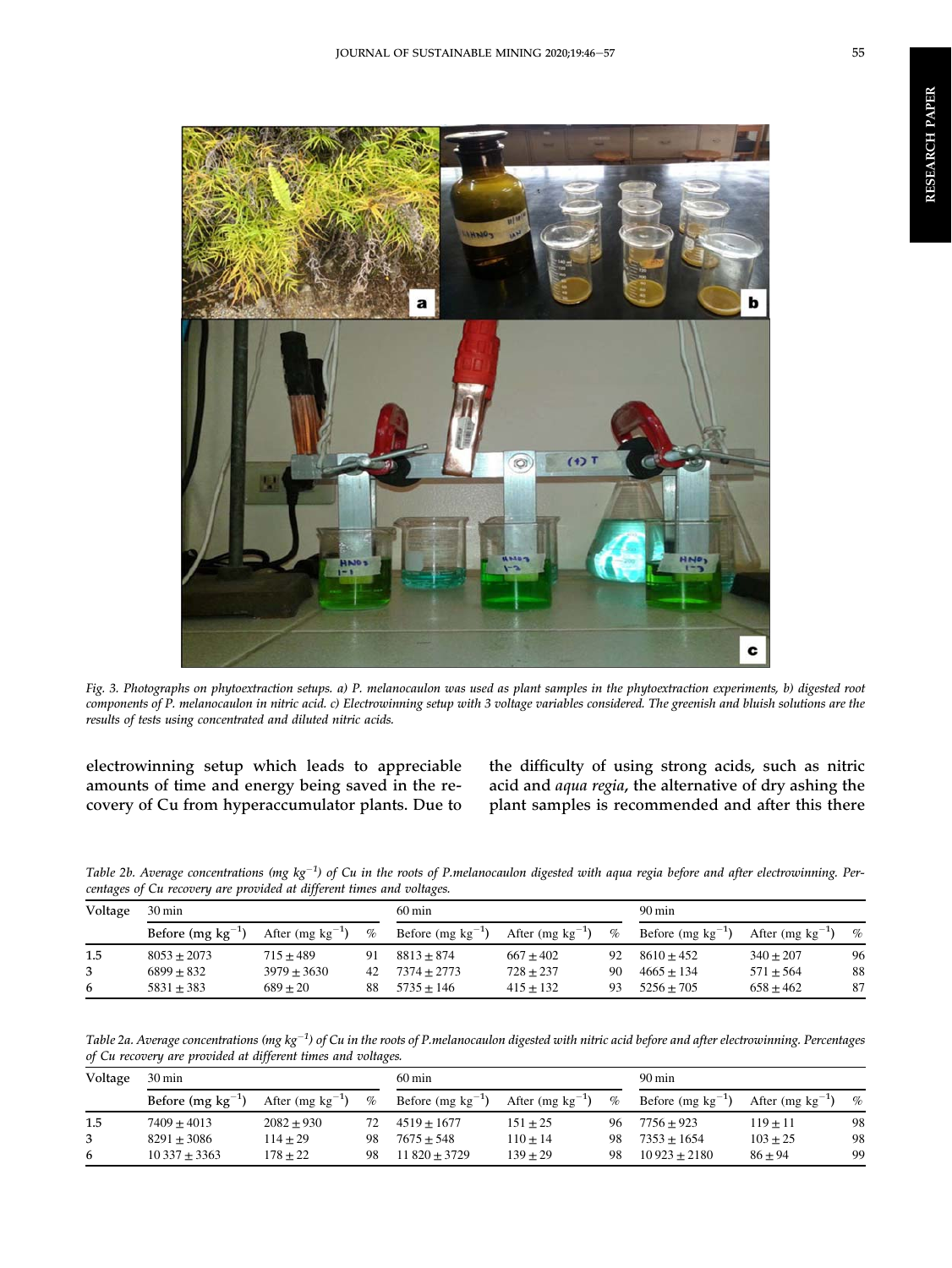is the possibility of using weaker acids in the digestion processes.

#### 4. Conclusions and recommendations

Indigenous ferns thrived very well in areas poorly inhabited by other plant species due to the enrichment of metals/metalloid in the soil. The identified ferns in this study are classified either as excluders or as extractors depending on their naturally/adaptive uptake mechanisms. The identification took into consideration the concentrations of heavy metals in the soil as well as in the AG and BG components of the plant. The concentration values were used to determine the BF and TF ratios. Ferns that are classified as excluders commonly have BF values of >1.00 and for the extractors the TF values are commonly >1.00. P. vittata, P. calomelanos and P. melanocaulon have TF values of As are >1.00 with P. melanocaulon also exhibiting BF values for Cu of >1.00. With BF and TF values of >1.00, these ferns are the best candidates for post mining rehabilitation and phytomining. In mine rehabilitation, these ferns can partly reduce the Cu and As content of the soil, paving the way for other plants, which are normally not tolerant of the contaminated soil, to survive and thrive very well, increasing the vegetative potential of the area. These hyperaccumulator ferns can also be harvested as raw materials for Cu recovery using electrowinning processes. It is highly recommended that further studies be carried out on the simultaneous or sequential recovery of associated heavy metals of Cu using electrowinning. This would be significant in providing assurances that the solutions used in the recovery processes are not released into the environment as contaminated wastewater. It is also recommended that application research be performed on the rehabilitation process to increase the survival of the ferns and on other recovery processes to efficiently extract the heavy metals from the plants.

#### Conflicts of interest

None declared.

#### Ethical statement

The authors state that the research was conducted according to ethical standards.

#### Funding body

The Philippine Council for Industry Energy and Emerging Technology Research and Development  $(PCIEERD)$  – Department of Science and Technology (DOST), Philippines.

#### Acknowledgments

The authors would like to thank the Philippine Council for Industry, Energy and Emerging Technology Research and Development (PCIEERD)- Department of Science and Technology (DOST) for providing financial support to the  $Cu-As$  recovery project and to mining companies such as the Lepanto Consolidated Mining Company, Manila Mining Corporation, Philex Mining, Silangan Mining, Carmen Copper Corporation and small scale mining cooperatives, such as the Benguet Federation of Small Scale Miners Inc. (BFSSMI) and the Emerald Small Scale Miners Multi-purpose Cooperative (ESSMMC) for allowing access to the different mining sites and the gathering of plant and soil samples. Acknowledgement is also made to the collaborative work provided by Xavier University. Special gratitude is given to all of the students and faculty members of the Department of Environmental Science of the Ateneo de Manila University who have contributed to the success of the project. Our sincerest gratitude is extended to the reviewers of this paper whose comments and suggestions have greatly improved the content and presentation of data as well as the discussions and interpretations. To them we are most grateful.

#### References

- [1] [Baker A, Whiting S. In search of the Holy Grail](http://refhub.elsevier.com/S2300-3960(20)30015-X/sref5)  $-$  [a further](http://refhub.elsevier.com/S2300-3960(20)30015-X/sref5) [step in understanding metal hyperaccumulation. New Phy](http://refhub.elsevier.com/S2300-3960(20)30015-X/sref5)tologist  $2003;155(1):1-4$  $2003;155(1):1-4$ .
- [2] [Anderson CWN, Brooks RR, Stewart RB, Robinson BH. The](http://refhub.elsevier.com/S2300-3960(20)30015-X/sref1) [phytoremediation and phytomining of heavy metals. In:](http://refhub.elsevier.com/S2300-3960(20)30015-X/sref1) [Proceedings PACRIM. 99; 1999. p. 127](http://refhub.elsevier.com/S2300-3960(20)30015-X/sref1)-[35](http://refhub.elsevier.com/S2300-3960(20)30015-X/sref1).
- [3] [Brooks RR, Robinson BH. The potential use of hyper](http://refhub.elsevier.com/S2300-3960(20)30015-X/sref6)[accumulators and other plants for phytomining. In:](http://refhub.elsevier.com/S2300-3960(20)30015-X/sref6) [Brooks RR, editor. Plants that hyperaccumulate heavy](http://refhub.elsevier.com/S2300-3960(20)30015-X/sref6) [metals. Oxon, UK: CAB International; 2004. p. 261](http://refhub.elsevier.com/S2300-3960(20)30015-X/sref6)-[88](http://refhub.elsevier.com/S2300-3960(20)30015-X/sref6).
- [4] [Marques AP, Rangel AO, Castro PM. Remediation of heavy](http://refhub.elsevier.com/S2300-3960(20)30015-X/sref19) [metal contaminated soils: Phytoremediation as a potentially](http://refhub.elsevier.com/S2300-3960(20)30015-X/sref19) [promising clean-up technology. Crit Rev Environ Sci Tech](http://refhub.elsevier.com/S2300-3960(20)30015-X/sref19)[nol 2009;39](http://refhub.elsevier.com/S2300-3960(20)30015-X/sref19).
- [5] [United States Environmental Protection Agency. Phytor](http://refhub.elsevier.com/S2300-3960(20)30015-X/sref30)emediation resource guide. 1999. p.  $1-56$ .
- [6] [Claveria RJR, Fischer HH. Petrology of part of the Ulugan](http://refhub.elsevier.com/S2300-3960(20)30015-X/sref8) [Bay peridotite in central Palawan, Philippines. J Geol Soc](http://refhub.elsevier.com/S2300-3960(20)30015-X/sref8) Philippines  $1991;46(1-2):15-30$  $1991;46(1-2):15-30$  $1991;46(1-2):15-30$  $1991;46(1-2):15-30$ .
- [7] [Yumul Jr GP, Dimalanta CB. Geology of the southern Zam](http://refhub.elsevier.com/S2300-3960(20)30015-X/sref34)[bales ophiolite complex \(Philippines\): Juxtaposed terranes of](http://refhub.elsevier.com/S2300-3960(20)30015-X/sref34) [diversed origin. J Asian Earth Sciences 1997;15\(4](http://refhub.elsevier.com/S2300-3960(20)30015-X/sref34)-[5\):413](http://refhub.elsevier.com/S2300-3960(20)30015-X/sref34)-[21](http://refhub.elsevier.com/S2300-3960(20)30015-X/sref34).
- [8] [Ogura Y, Murata K, Iwai M. Relation between chemical](http://refhub.elsevier.com/S2300-3960(20)30015-X/sref23) [components and particle size distribution of ores in the](http://refhub.elsevier.com/S2300-3960(20)30015-X/sref23) profi[le of nickeliferous laterite deposits of the Rio Tuba mine,](http://refhub.elsevier.com/S2300-3960(20)30015-X/sref23) Philippines. Chem Geol  $1987;60(1-4):259-71$  $1987;60(1-4):259-71$  $1987;60(1-4):259-71$ .
- [9] [Mitchel AHG, Balce GR. Geological reatures of some epi](http://refhub.elsevier.com/S2300-3960(20)30015-X/sref21)[thermal gold systems, Philippines. J Geochem Explor 1990;](http://refhub.elsevier.com/S2300-3960(20)30015-X/sref21)  $35(1-3):241-96.$  $35(1-3):241-96.$  $35(1-3):241-96.$  $35(1-3):241-96.$  $35(1-3):241-96.$  $35(1-3):241-96.$
- [10] Association of Official Analytical Chemists. Official methods of analysis of AOAC. Arlington, VA (USA). 1995. Archive. com, [http://archive.org/stream/gov.law.aoac.methods.1.](http://archive.org/stream/gov.law.aoac.methods.1.1990/aoac.methods.1.1990_djvu.txt) [1990/aoac.methods.1.1990\\_djvu.txt](http://archive.org/stream/gov.law.aoac.methods.1.1990/aoac.methods.1.1990_djvu.txt). [Accessed 15 June 2013].

<span id="page-12-0"></span>RESEARCH

PAPER